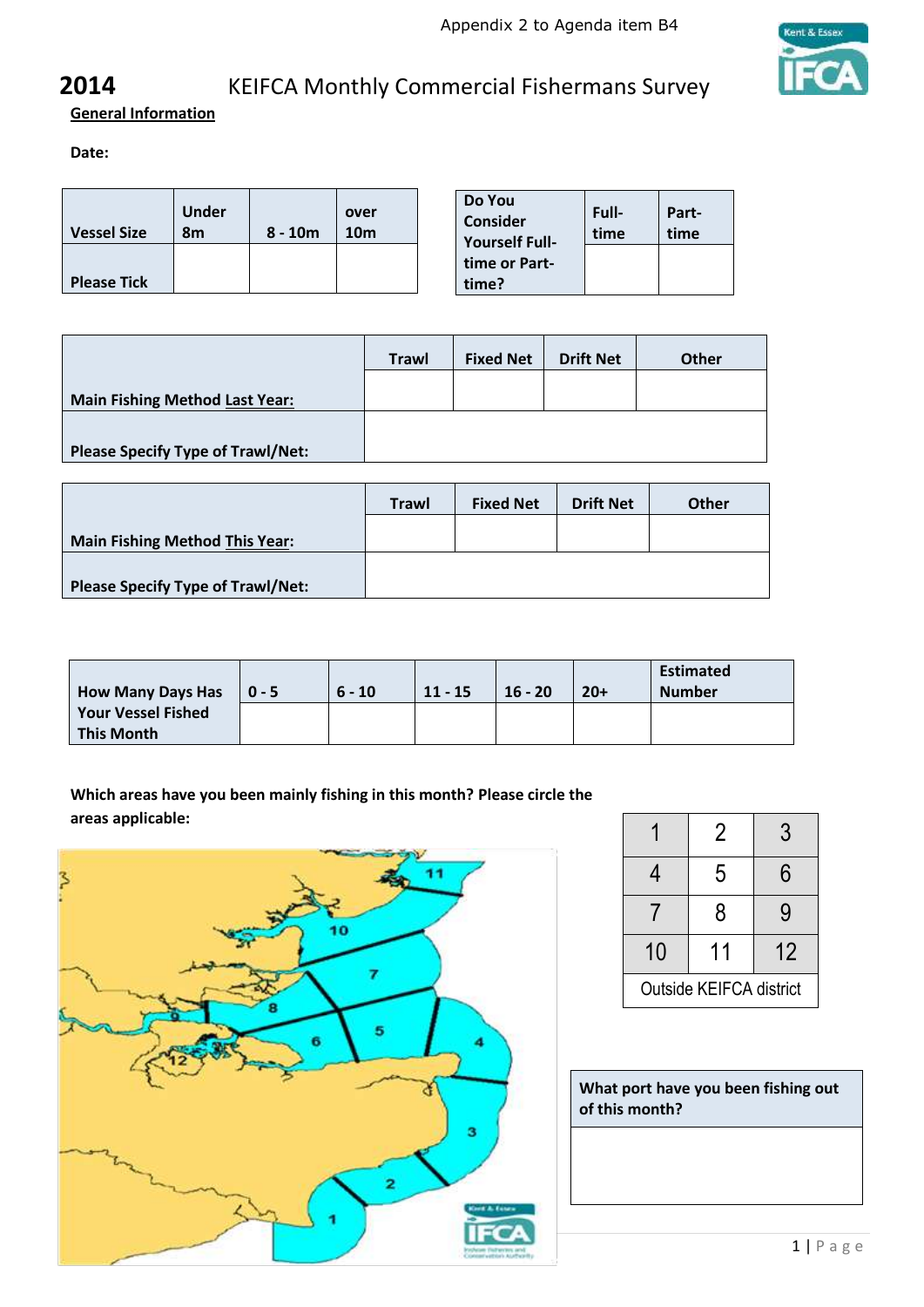

### **What has the weather been like this month and main wind direction (Calm/ Windy/ Stormy/ Sunny etc)**

### **What was the average water temperature ( ◦C) over the month**

| $\sim$ |  |  |  |  |
|--------|--|--|--|--|

| <b>Has The Water Been</b><br><b>Especially Clear or Had</b> | <b>Especially</b><br><b>Clear</b> | <b>Clear</b> | <b>Normal</b> | Lots of Colour in<br>the Water | Lots of<br>Weed in the<br>Water |
|-------------------------------------------------------------|-----------------------------------|--------------|---------------|--------------------------------|---------------------------------|
| a Noticably Increased<br><b>Amount of Colour?</b>           |                                   |              |               |                                |                                 |

**Do you have any other comments regarding environmental factors?**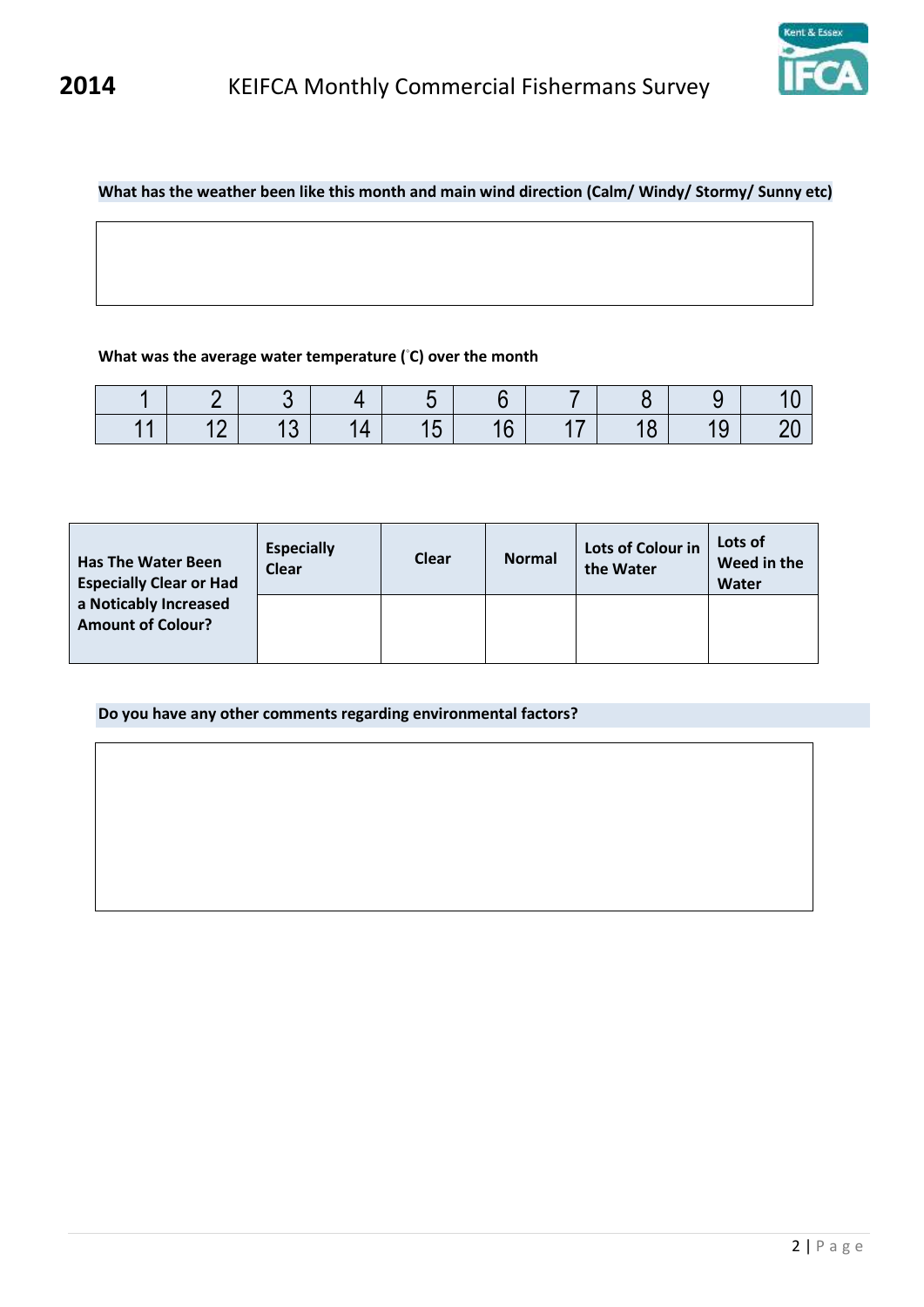

### **Fishing Information:**

| 1)<br>What species have you caught over the last month?             |               |               |                 |                                      |
|---------------------------------------------------------------------|---------------|---------------|-----------------|--------------------------------------|
| Cod                                                                 | Sole          | <b>Bass</b>   | <b>Mackerel</b> | <b>Thornback Ray</b>                 |
| Smoothound                                                          | <b>Mullet</b> | <b>Plaice</b> | <b>Herring</b>  | <b>Lemon Sole</b>                    |
| <b>Tope</b>                                                         | <b>Brill</b>  | <b>Turbot</b> | <b>Flounder</b> | Other                                |
| Other:                                                              |               |               |                 |                                      |
| $\mathbf{2}$<br>What species have you targeted over the last month? |               |               |                 |                                      |
| <b>Cod</b>                                                          | <b>Sole</b>   | <b>Bass</b>   | <b>Mackerel</b> | <b>Thornback Ray</b>                 |
| Smoothound                                                          | <b>Mullet</b> | <b>Plaice</b> | <b>Herring</b>  | <b>Lemon Sole</b>                    |
| <b>Brill</b>                                                        | <b>Turbot</b> | <b>Sprat</b>  | Other           | <b>Please specify</b><br>other below |
| Other 1:                                                            |               |               |                 |                                      |
| Other 2:                                                            |               |               |                 |                                      |

**3)** What species would you choose to fish if there were no restrictions (e.g quotas)?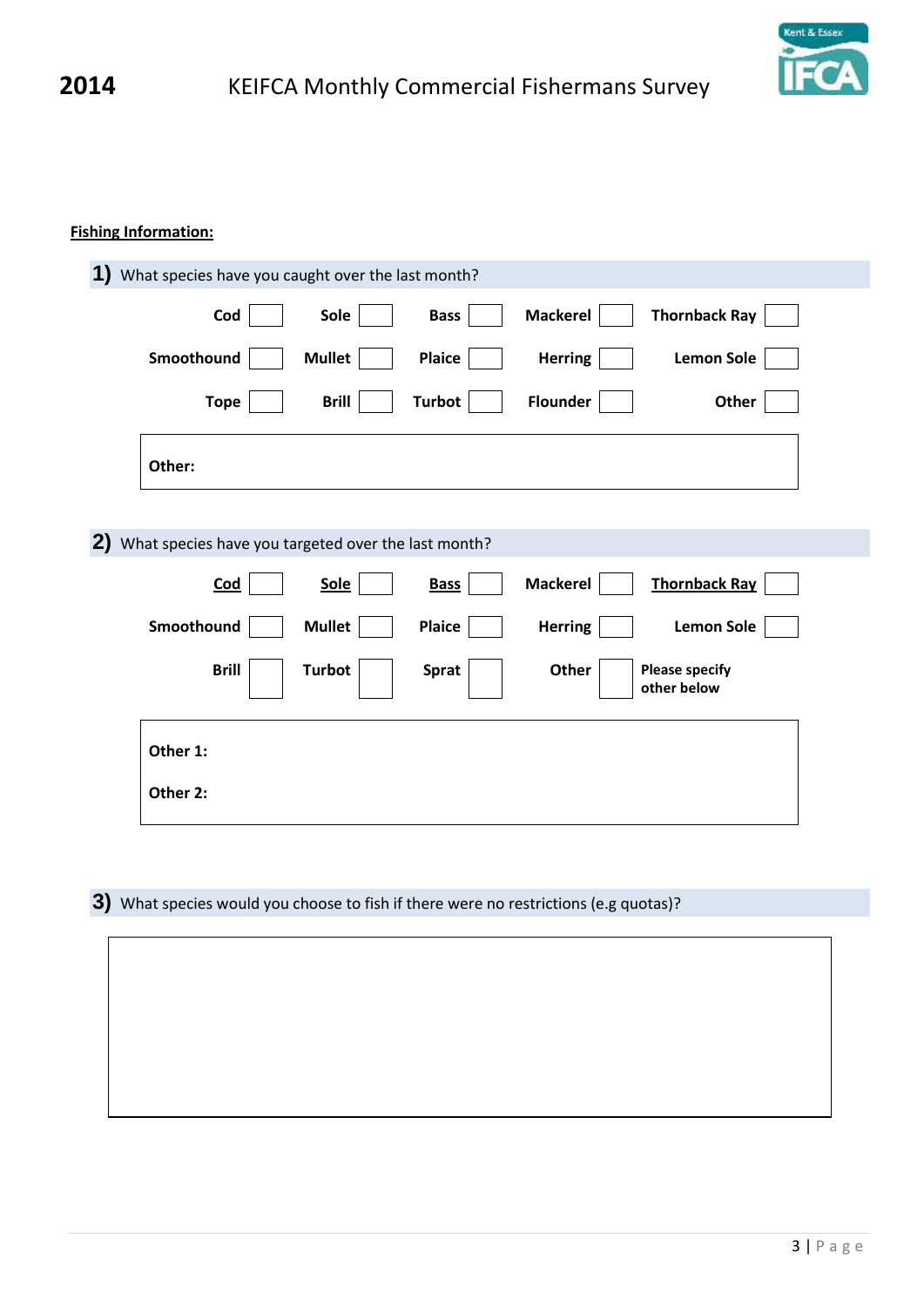

**4)** How much effort have you spent targeting the following species:

|                         | No. targeted Trips | How much gear did<br>you use (m) / How<br>many trawls used? | How long soaked<br>for (hrs)/ Length<br>of trawl(m)<br>(ground rope) | What size gear<br>did you use<br>(mm) | <b>Percentage of Catch</b><br><b>Discarded</b> | Percentage of<br><b>Monthly Quota Used</b> | <b>Any Comments?</b> |
|-------------------------|--------------------|-------------------------------------------------------------|----------------------------------------------------------------------|---------------------------------------|------------------------------------------------|--------------------------------------------|----------------------|
| Sole                    |                    |                                                             |                                                                      |                                       |                                                |                                            |                      |
| <b>Bass</b>             |                    |                                                             |                                                                      |                                       |                                                |                                            |                      |
| Cod                     |                    |                                                             |                                                                      |                                       |                                                |                                            |                      |
| <b>Thornback</b><br>Ray |                    |                                                             |                                                                      |                                       |                                                |                                            |                      |
| Other 1                 |                    |                                                             |                                                                      |                                       |                                                |                                            |                      |
| Other 2                 |                    |                                                             |                                                                      |                                       |                                                |                                            |                      |
| Other 3                 |                    |                                                             |                                                                      |                                       |                                                |                                            |                      |
| Other 4                 |                    |                                                             |                                                                      |                                       |                                                |                                            |                      |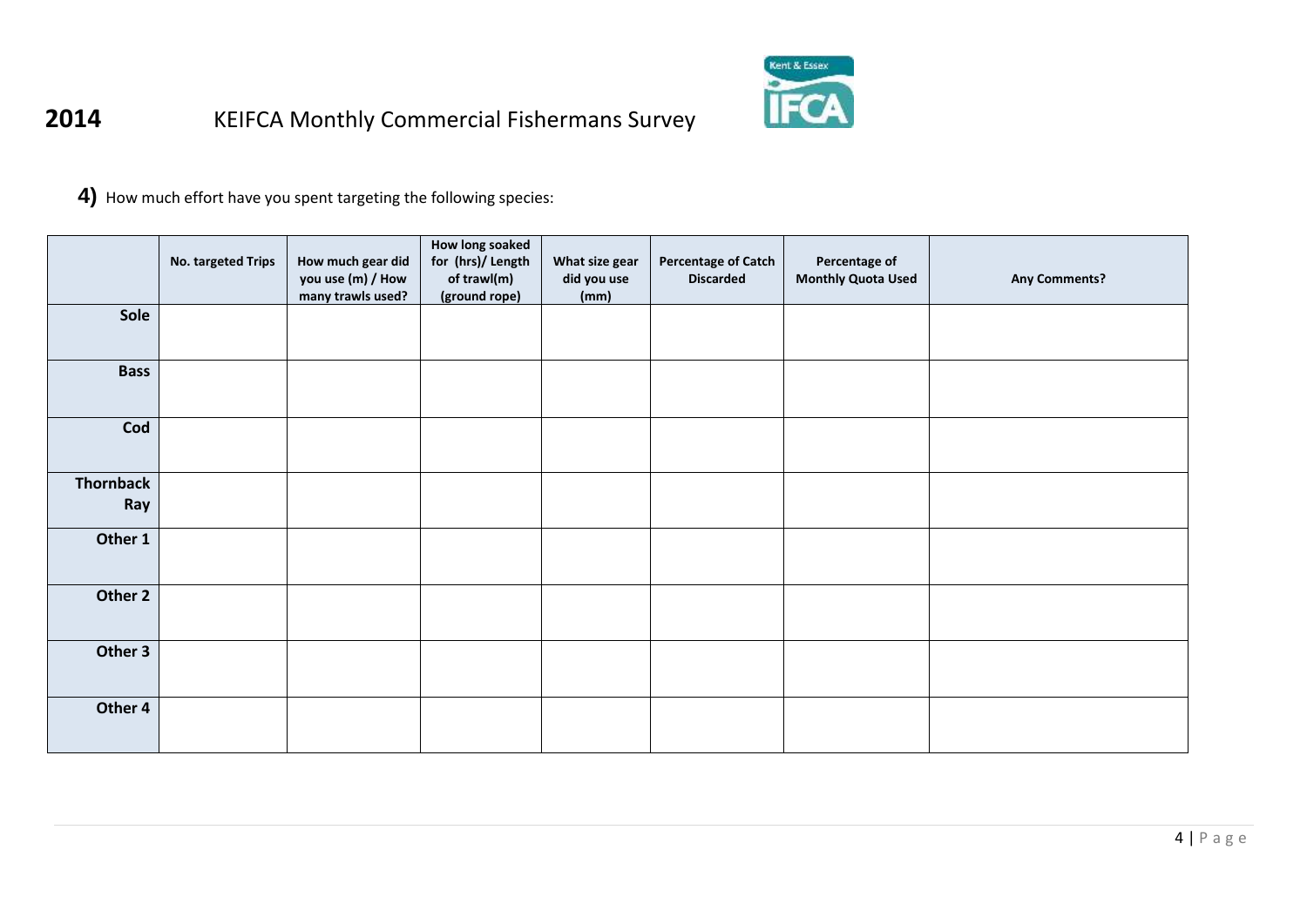

**5)** How would you assess the abundance of the fish stock as a whole over the month

|             | <b>Struggled to</b><br>catch quota | Quota caught<br>with effort | Quota caught<br>easily | <b>Could have</b><br>caught twice<br>as many fish | <b>Could have</b><br>caught four times<br>as many fish | Is there any specific reason for this? |
|-------------|------------------------------------|-----------------------------|------------------------|---------------------------------------------------|--------------------------------------------------------|----------------------------------------|
| Sole        |                                    |                             |                        |                                                   |                                                        |                                        |
| <b>Bass</b> |                                    |                             |                        |                                                   |                                                        |                                        |
| Cod         |                                    |                             |                        |                                                   |                                                        |                                        |
| T. Ray      |                                    |                             |                        |                                                   |                                                        |                                        |
| Other<br>1  |                                    |                             |                        |                                                   |                                                        |                                        |
| Other<br>2  |                                    |                             |                        |                                                   |                                                        |                                        |

## **6)** Levels of small /young fish in the district:

|                         | <b>Very</b><br>low | Low | <b>Normal</b> | High | <b>Very High</b> | Is there any specific reason for<br>this? |
|-------------------------|--------------------|-----|---------------|------|------------------|-------------------------------------------|
| Sole                    |                    |     |               |      |                  |                                           |
| <b>Bass</b>             |                    |     |               |      |                  |                                           |
| Cod                     |                    |     |               |      |                  |                                           |
| <b>Thornback</b><br>Ray |                    |     |               |      |                  |                                           |
| Other 1                 |                    |     |               |      |                  |                                           |
| Other 2                 |                    |     |               |      |                  |                                           |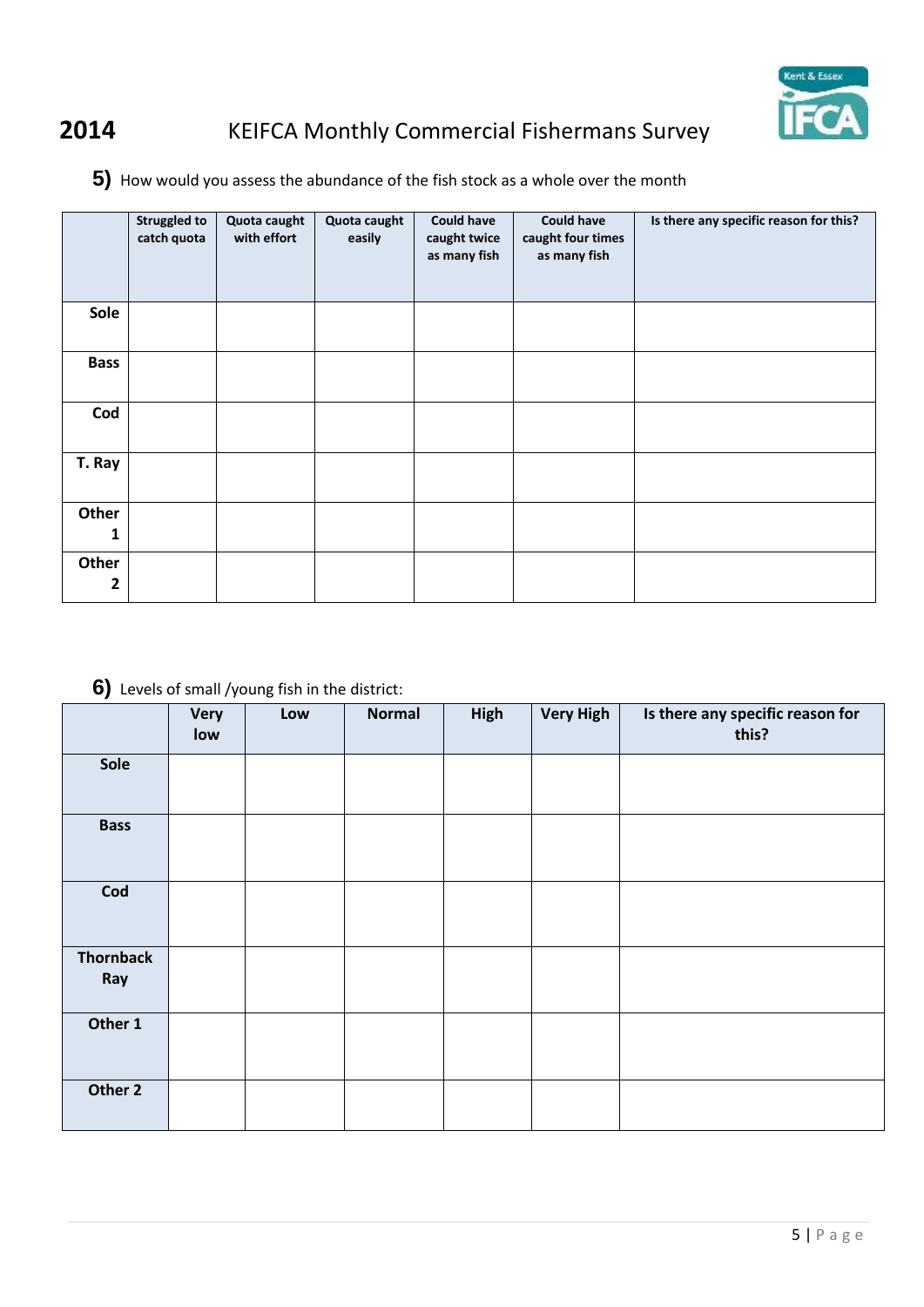

| 7) Have you seen fish carrying roe this month? |
|------------------------------------------------|
| Yes<br><b>No</b>                               |
| 8) If so what species                          |
|                                                |
|                                                |
|                                                |
|                                                |
|                                                |
|                                                |
|                                                |

**9)** And where? Please Circle the areas applicable:



| 10) Where do you sell of your fish (fill in estimated percentage)? |              |                                          |  |  |  |  |  |  |  |
|--------------------------------------------------------------------|--------------|------------------------------------------|--|--|--|--|--|--|--|
| Within KEIFCA district                                             | Within<br>UK | Internationally<br>(France, Belgium etc) |  |  |  |  |  |  |  |